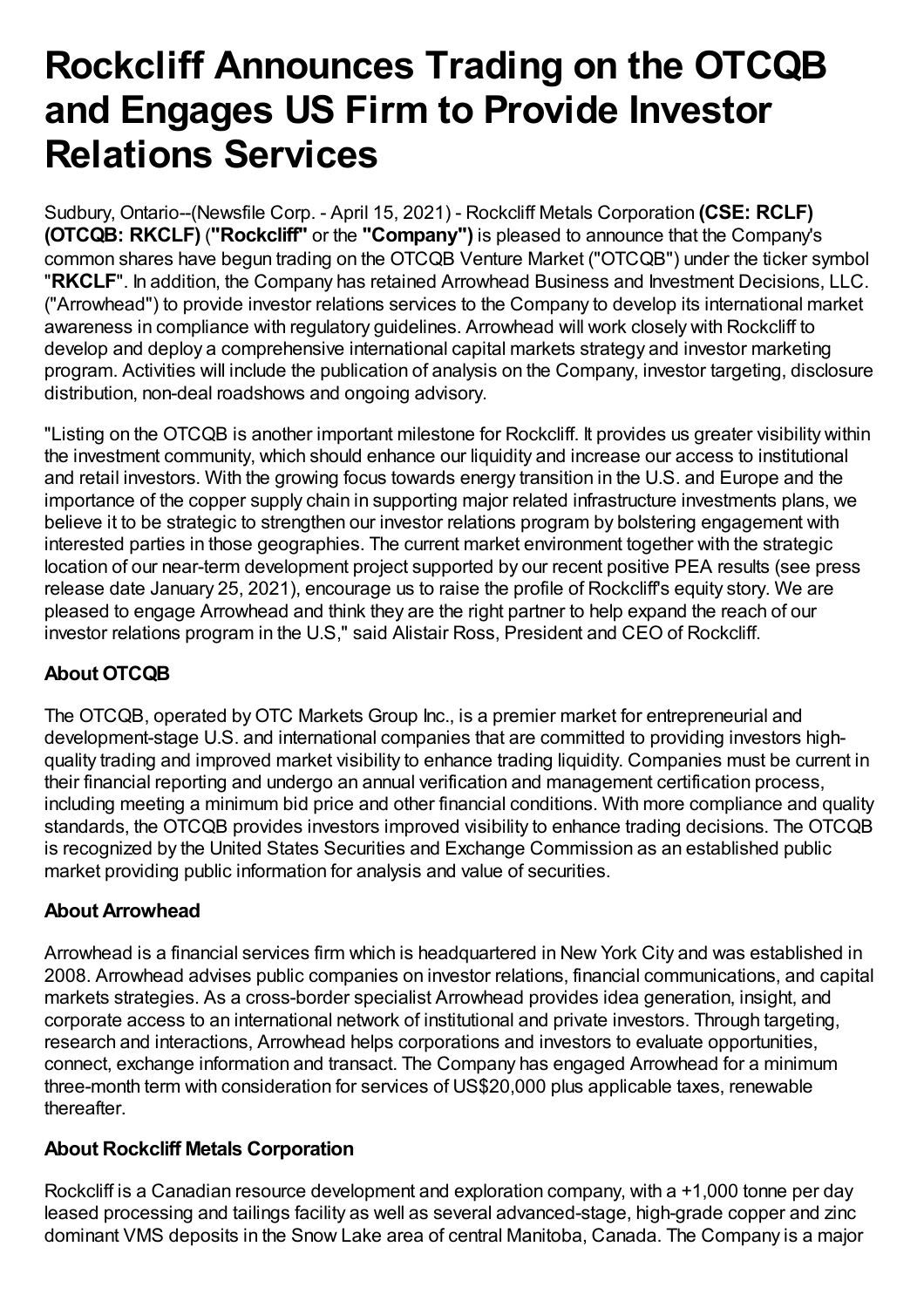landholder in the largest Paleoproterozoic VMS district in the world, hosting high grade mines and deposits containing copper, zinc, gold and silver. The Company's extensive portfolio of properties totals approximately 4,500 square kilometres and includes seven of the highest-grade, undeveloped VMS deposits in the Flin Flon -Snow Lake Greenstone Belt.

For more information, please visit [http://rockcliffmetals.com](https://www.newsfilecorp.com/redirect/8QNjsyGWx) YouTube: Rockcliff Metals [Corporation](https://www.newsfilecorp.com/redirect/yykOSk1gG) Twitter: [@RockcliffMetals](https://www.newsfilecorp.com/redirect/1VANFerZb) LinkedIn: [Rockcliff](https://www.newsfilecorp.com/redirect/AwJLsayPg) Metals Corp Instagram: [Rockcliff\\_Metals](https://www.newsfilecorp.com/redirect/ZV3BFDm1M) Facebook: Rockcliff Metals [Corporation](https://www.newsfilecorp.com/redirect/aQ5gsqRJ1)

**For further information, please contact: Rockcliff Metals Corporation** Alistair Ross President & CEO Cell: (249) 805-9020 [contact@rockcliffmetals.com](mailto:contact@rockcliffmetals.com)

#### **Cautionary Note Regarding Forward-Looking Statements:**

This news release contains "forward-looking information" within the meaning of applicable Canadian securities laws . Generally, these forward-looking statements can be identified by the use of forwardlooking terminology such as "plans", "expects", "budget", "scheduled", "estimates", "forecasts", "intends", "anticipates", or "believes", or the negatives and / or variations of such words and phrases, or state that certain actions, events or results "may", "could", "would", "might" or "will be taken", "occur", "be achieved" or "has the potential to". In particular, the forward-looking statements in this press release include, without limitation, statements regarding: future projected production, capital costs and operating costs, recovery methods and rates, development methods and plans, commodity prices and Mineral Resource Estimates. Statements relating to "Mineral Resources" are deemed to be forward-looking information, as they involve the implied assessment that, based on certain estimates and assumptions, the Mineral Resources described can be profitably produced in the future.

Forward-looking statements are based on the certain assumptions opinions and estimates as of the date such statements are made, and they are subject to known and unknown risks, uncertainties and other factors that may cause the actual results, level of activity, performance or achievements of the Company to be materially different from those expressed or implied by such forward-looking statements. Factors that could cause actual results to differ materially from those in forward-looking statements include: delays resulting from the COVID-19 pandemic, changes in market conditions, unsuccessful exploration results, possibility of project cost overruns or unanticipated costs and expenses, changes in the costs and timing of the development of new deposits, inaccurate resource estimates, changes in the price of copper or zinc, unanticipated changes in key management personnel and general economic conditions. Mining exploration and development is an inherently risky business. The Company believes that the expectations reflected in the forward-looking statements are reasonable but no assurance can be given that these expectations will prove to be accurate and results may differ materially from those anticipated in the forward-looking statements. For a discussion in respect of risks and other factors that could influence forward-looking statements, please refer to the factors discussed in the Company's Management Discussion and Analysis for the year ended March 31, 2020 and subsequent quarterly financial reports under the heading 'Risk Factors'. These factors are not and should not be construed as being exhaustive.

Accordingly, readers should not place undue reliance on forward-looking statements. The forwardlooking information contained in this news release is expressly qualified by this cautionary statement. Any forward-looking information and the assumptions made with respect thereto speaks only as of the date of this news release. The Company does not undertake any obligation to publicly update or revise